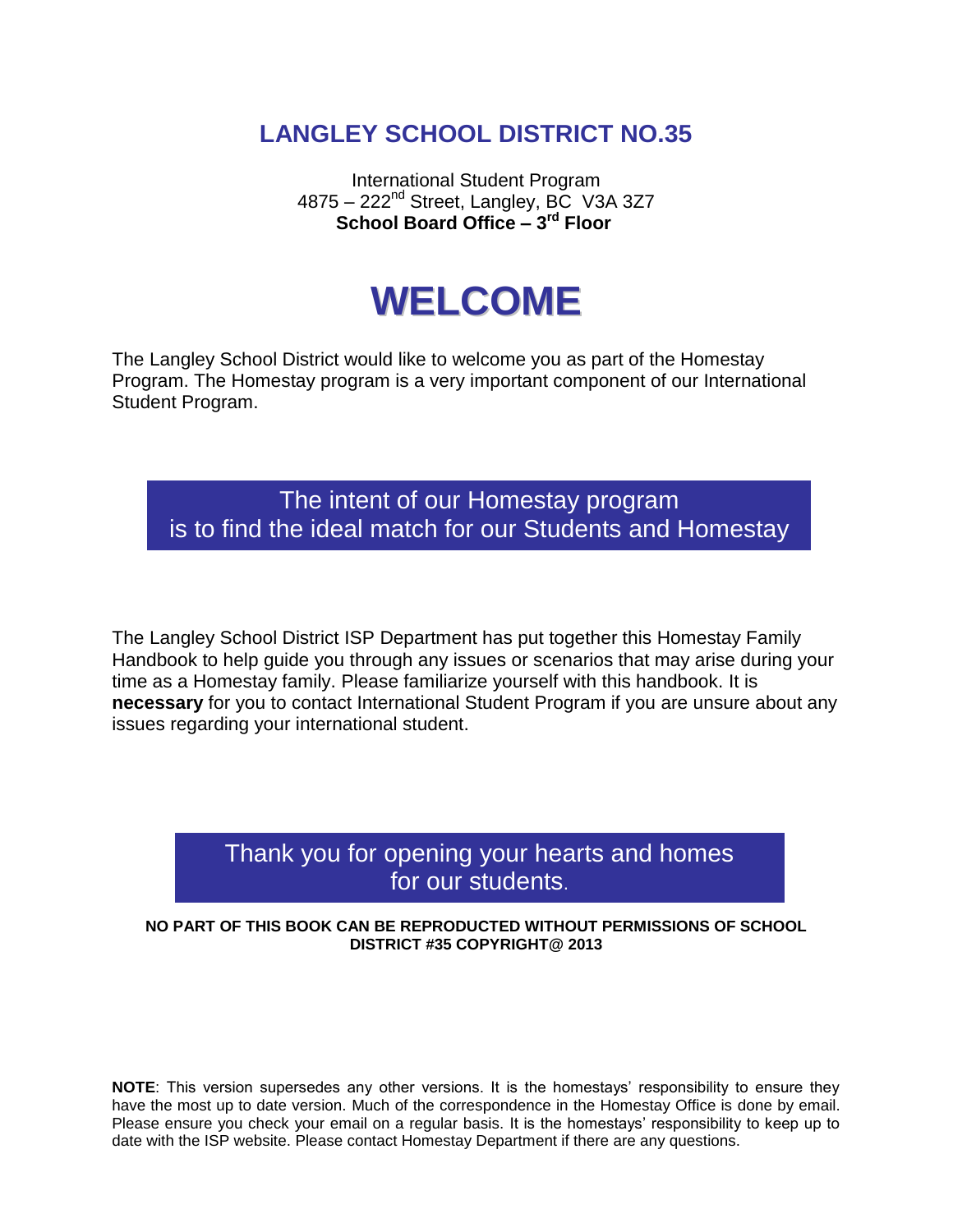# **TABLE OF CONTENTS**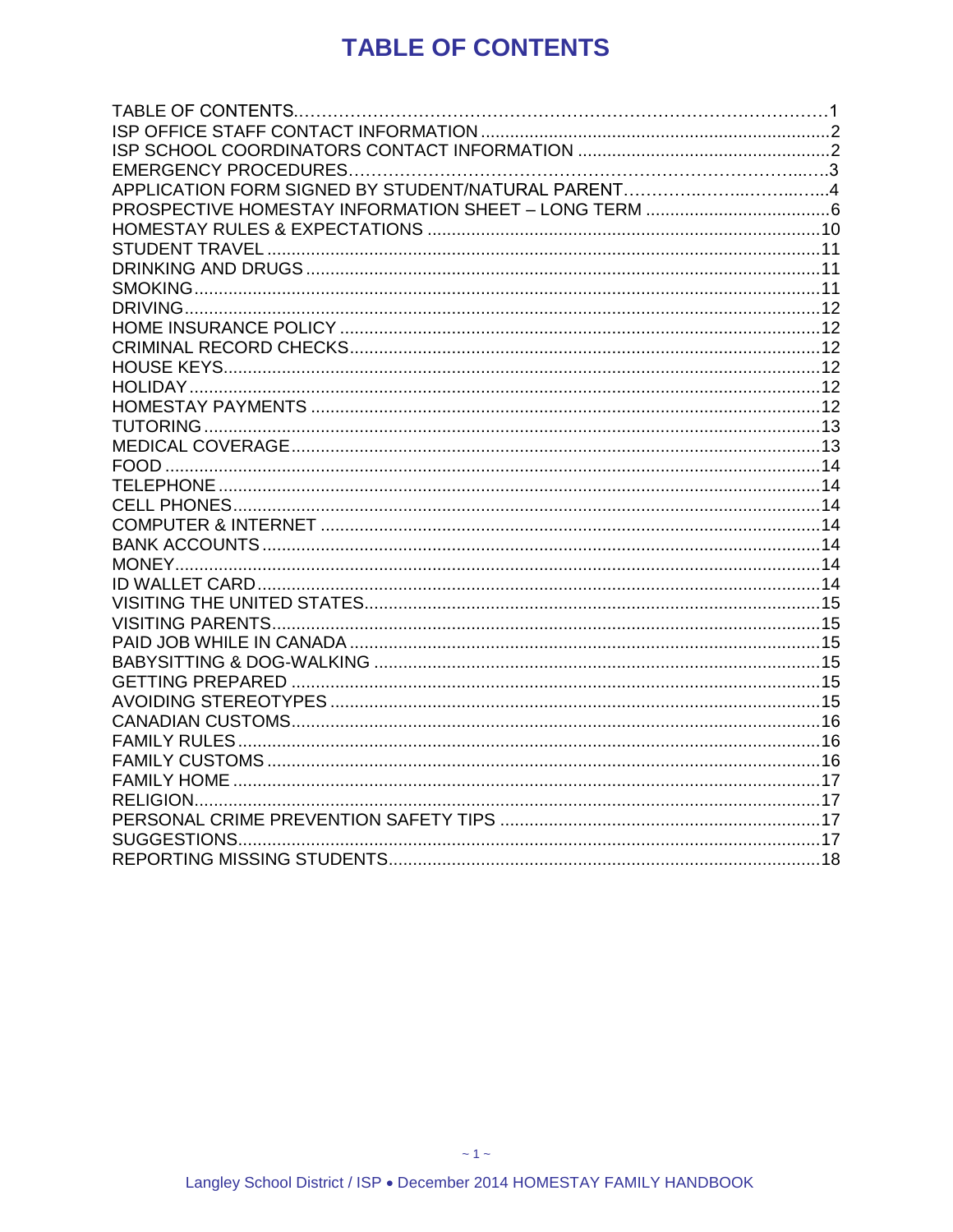# <span id="page-2-0"></span>**THE ISP OFFICE IS LOCATED IN THE LANGLEY SCHOOL DISTRICT BUILDING ON THE THIRD FLOOR**

#### Office Hours: 8 – 4:30 pm

# Homestay Emergency Phone (English Only) (604) 764-8815

| <b>NAME</b>       | <b>POSITION</b>                            | <b>PHONE (Local)</b> | <b>EMAIL</b>         |
|-------------------|--------------------------------------------|----------------------|----------------------|
| Barry Bunyan      | Director                                   | 604-534-7891 (456)   | bbunyan@sd35.bc.ca   |
| Mark Leiper       | Vice Principal - Admissions                | 604-534-7891 (460)   | mleiper@sd35.bc.ca   |
| Kim Luteijn       | Vice Principal - Homestay                  | 604-534-7891 (478)   | kluteijn@sd35.bc.ca  |
| Leslie Klein      | Coordinator - Homestay                     | 604-534-7891 (459)   | Iklein@sd35.bc.ca    |
| Kim Trickett      | Coordinator - Homestay                     | 604-534-7891 (432)   | ktrickett@sd35.bc.ca |
| Viv Krutz         | Coordinator - Homestay                     | 604-532-7891 (479)   | vkrutz@sd35.bc.ca    |
| DeeDee Wall       | <b>Budget Officer</b>                      | 604-534-7891 (223)   | dwall@sd35.bc.ca     |
| Suzanne Stare     | <b>Admissions Officer</b>                  | 604-534-7891 (457)   | sstare@sd35.bc.ca    |
| Miky Hohng        | Multicultural Education Assistant (Korean) | 604-534-7891 (291)   | mhohng@sd35.bc.ca    |
| Fusae Harada      | Program Assistant (Medical & Visa)         | 604-534-7891 (284)   | fharada@sd35.bc.ca   |
| <b>Bowie Wong</b> | Program Assistant Second Language          | 604-534-7891 (439)   | bwong@sd35.bc.ca     |

# <span id="page-2-1"></span>**ISP SCHOOL COORDINATORS CONTACT INFORMATION**

Every secondary school has an ISP Coordinator who ensures that the needs of international students are met at the school. Here is the list of our ISP Coordinators and their contact information:

| <b>SCHOOL NAME</b>                   | <b>PHONE</b> | <b>COORDINATOR</b>   | <b>E-MAIL</b>        |
|--------------------------------------|--------------|----------------------|----------------------|
| <b>Aldergrove Community School</b>   | 604-856-2521 | Lorna Goulet         | lgoulet@sd35.bc.ca   |
| <b>Brookswood Secondary School</b>   | 604-530-2141 | <b>Sylvie Dufort</b> | sdufort@sd35.bc.ca   |
| D.W. Poppy Secondary School          | 604-530-2151 | <b>Trevor Chomik</b> | tchomik@sd35.bc.ca   |
| Langley Fine Arts School             | 604-888-3113 | Danny Majdanac       | dmajdanac@sd35.bc.ca |
| <b>Langley Fundamental School</b>    | 604-534-4779 | <b>Lindsay Tribe</b> | $l$ tribe@sd35.bc.ca |
| <b>Langley Secondary School</b>      | 604-534-4171 | Richard Janzen       | rjanzen@sd35.bc.ca   |
| R.E. Mountain Secondary School       | 604-888-3033 | Ming Hu              | mhu@sd35.bc.ca       |
| <b>Walnut Grove Secondary School</b> | 604-882-0220 | Joan McGivern        | jmcgivern@sd35.bc.ca |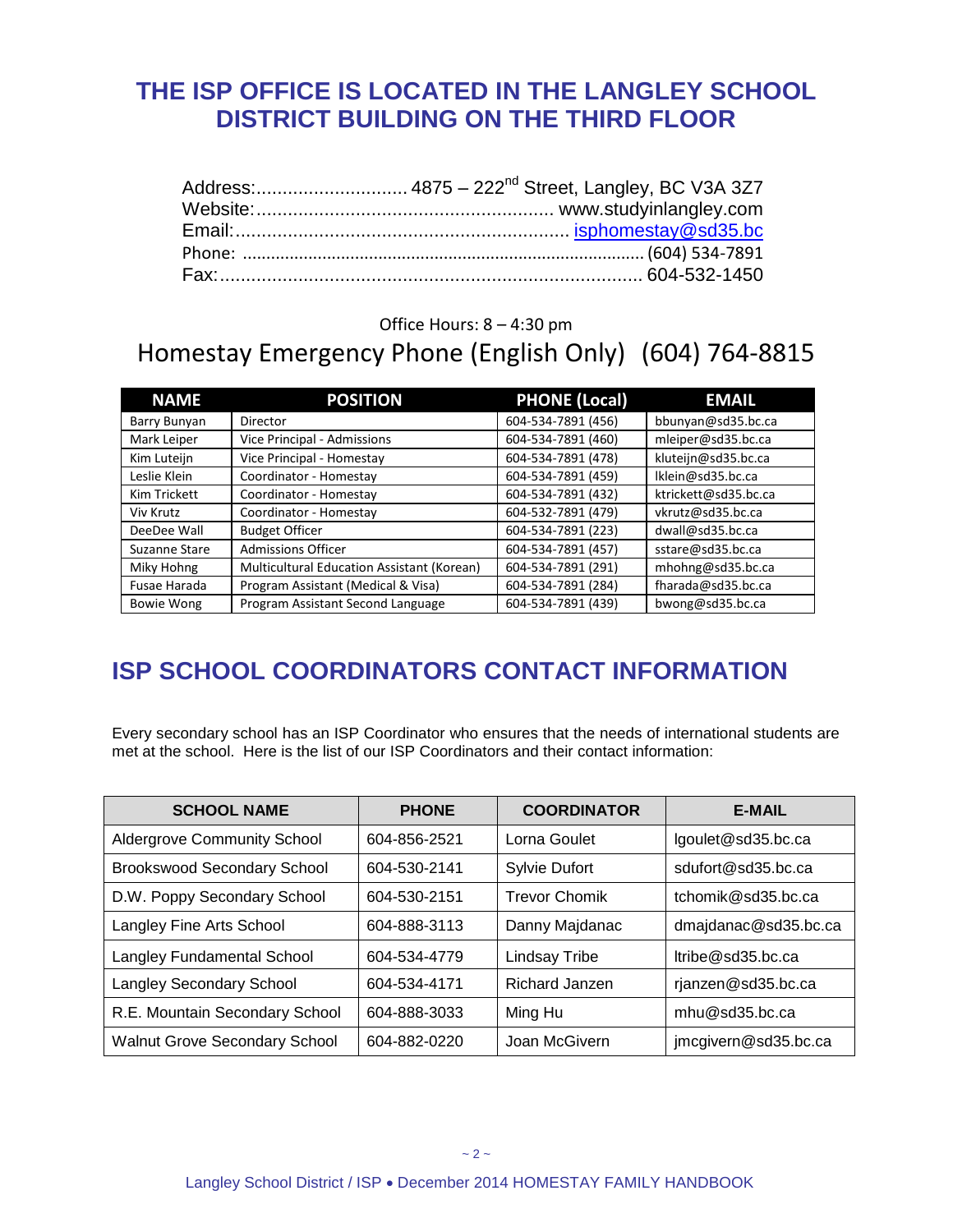# **Emergency Procedures**

If your student is involved in a serious emergency, please contact the emergency cell phone, (604) 764-8815.

Examples of such an emergency would be:

- Medical emergency: Call 911, then emergency ISP cell phone
- Homestay student moves without prior ISP permission
- Student does not return home by curfew and has not contacted you:
	- 1. Call student's cell phone, if not successful, then
	- 2. Call student's friends' cell phones and other homestay parents, if not successful, then
	- 3. Call RCMP
	- 4. Call ISP Emergency cell phone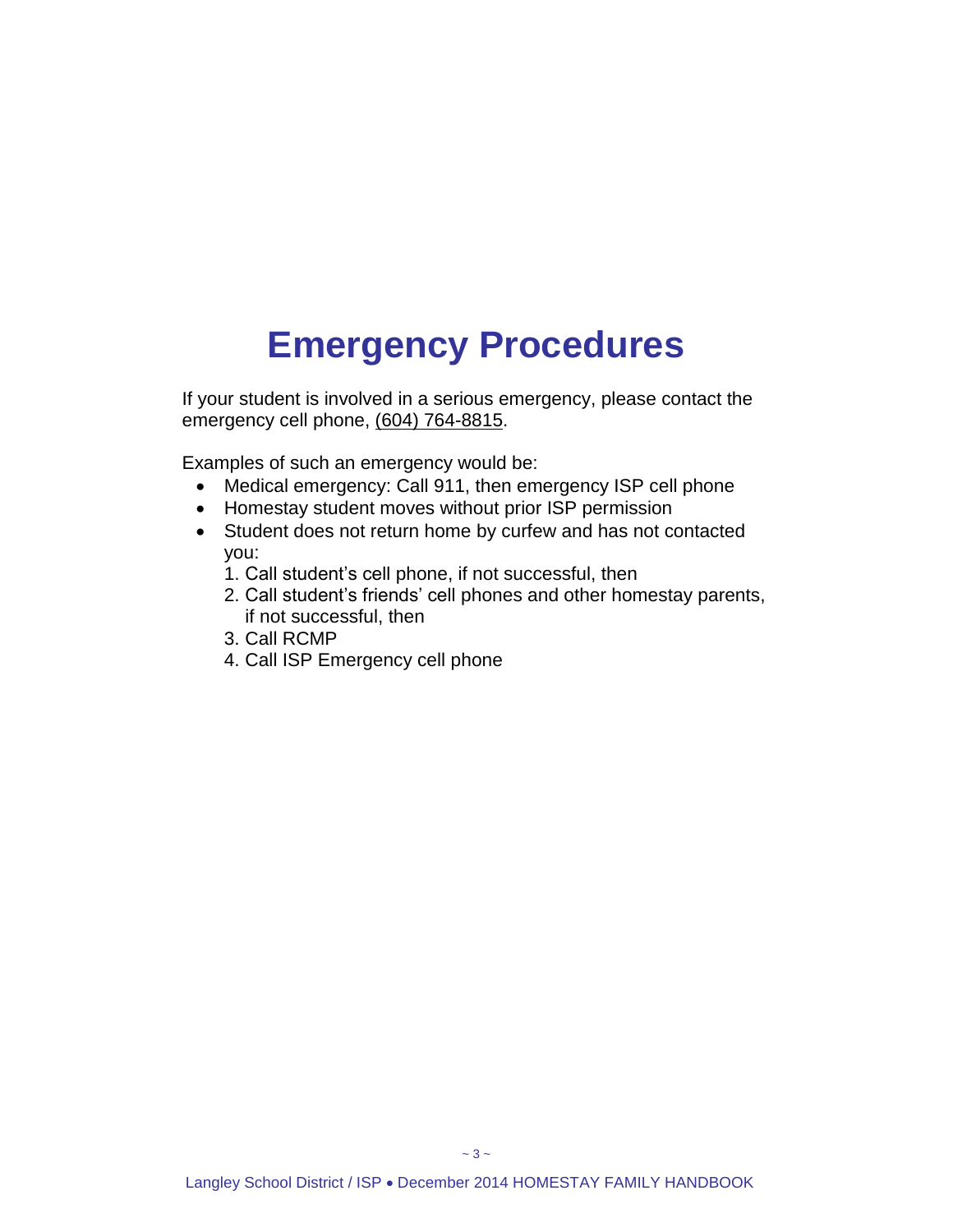#### **SAMPLE FORM**

#### **ATTACHED TO THE APPLICATION FORM**

## **NATURAL PARENT / STUDENT RESPONSIBILITIES**

**A successful experience in the International Student Program of the Langley School District depends upon regular class attendance, completion of all homework and assignments, and participation in all activities offered by the program.**

**I give my child permission to participate in School or District-sponsored field trips, sports teams, club activities or other extra-curricular activities.**

Parent Signature: Sample Only

**I acknowledge that the International Student Program of the Langley School District reserves the sole right to dismiss students and return them home, without tuition refund and at the students' expense, for violating any of the rules set out by the program which include:**

- violation of school rules (i.e. absenteeism, fighting, cheating, misbehavior, smoking and lack of achievement in academic studies etc.)
- use or possession of alcohol or illegal drugs
	- engaging in illegal activities such as:
		- o theft
		- o driving without a driver's license
		- o gambling
		- o possession of weapons and illegal/inappropriate materials
- breach of homestay rules and behavior expectations
- lending or borrowing money
- holding a paying job
- intimidation, bullying and prejudicial behavior
- harassment and sexual misconduct
- students cannot drive or own a car
- renting/borrowing cars and motorcycle licenses are not allowed

#### [The above list is not exhaustive]

"The Board of School Trustees and its employees affirm their commitment to the intrinsic dignity and worth of persons from all ethno-cultural, racial and religious backgrounds. The Board further affirms its commitment to the British Columbia *Human Rights Code* and shall not tolerate discrimination based on any of the *Code's* prohibited grounds of discrimination."

It is a fundamental condition of the Board of School Trustees of School District No. 35 (Langley) that the Board shall not be liable for losses or expenses you may incur as a result of the Board being unable to provide education owing to labour disputes or other causes beyond its control.

I have read, understand and agree to all the terms and conditions and to uphold the rules and regulations, and cooperate with Administrators, Teachers and the students in the Langley School District.

Date: Sample Only **Student** Signature: Sample Only

If my child is under the age of 13, I agree to live with him/her.

I have read and understand all the terms and conditions, including the Refund Policy and I acknowledge that the International Student Program of the Langley School District reserves the right to dismiss students and return them home, at the parents' expense, without tuition refund for violating any of the program rules set out above.

Date: Sample Only **Parent** Signature: **Sample Only**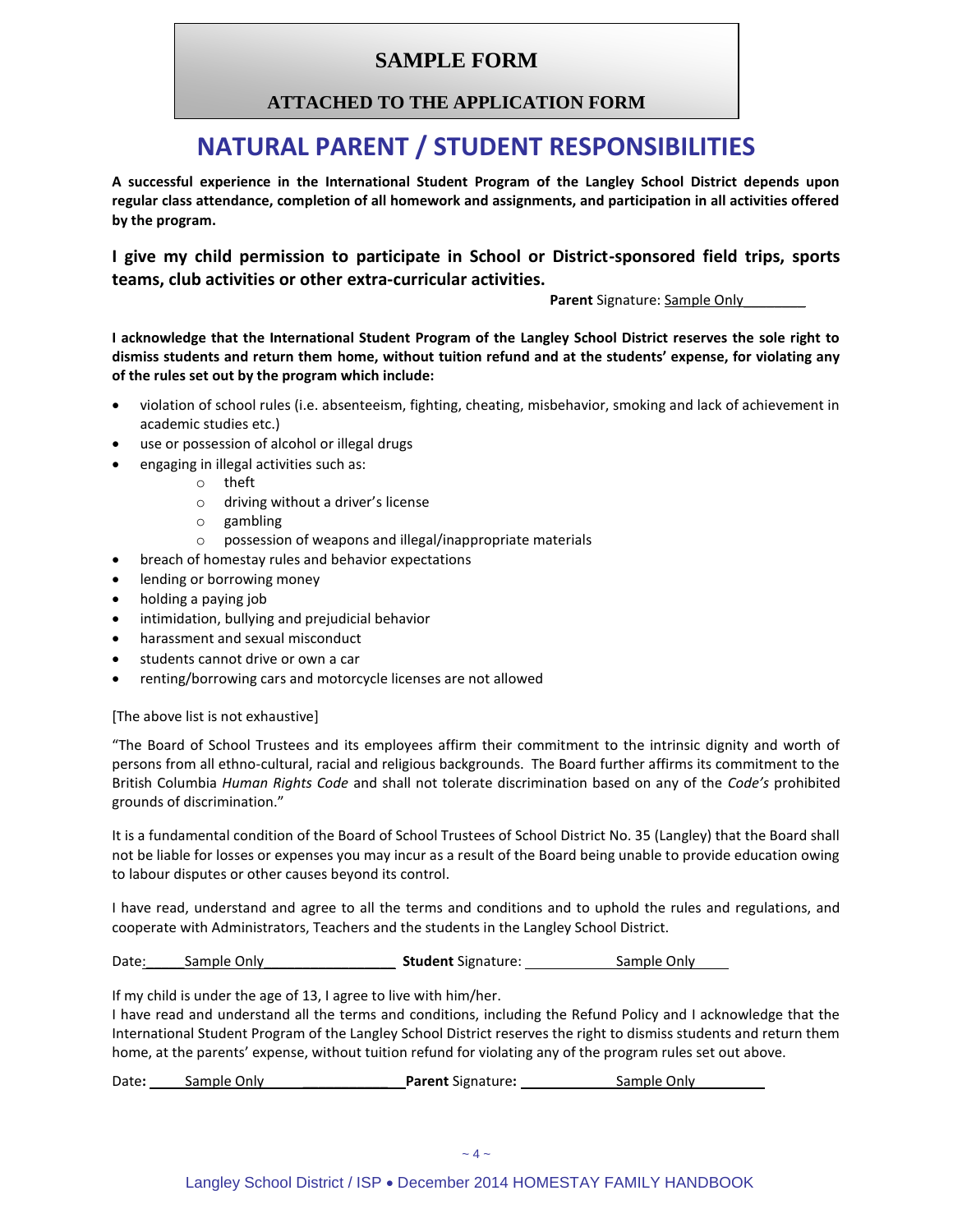#### **QUICK REFERENCE CHECK LIST FOR HOMESTAY FAMILIES**

#### **Pre-Arrival**

- Confirm adequate house insurance; car insurance with a minimum of \$3 million liability
- Prepare bedroom for student's arrival.
- Cut house key, acquire bus schedule and local maps.
- Prepare house rules and emergency numbers list.
- Become familiar with Homestay Family Handbook.

#### **Arrival**

- Pick student up from the airport or confirm that Language Limousine (bus) service has been purchased/pre-arranged (for new students) with the homestay department.
- Encourage student to phone or e-mail home to confirm arrival to parents.
- Tour home, show how things work since toilets, showers, faucets and appliances sometimes function differently in other countries.
- Review with student the list of rules for your home. Leave a list with student in bedroom.
- Provide list of all family members, home and work numbers. Make sure the student carries these numbers with them in his/her wallet at all times.
- Explain how 9-1-1 works for emergencies and provide a list of emergency contacts.
- Show student how to get to and from school.
- Make appointment and take the new student to school to set up timetable, meet International Student Coordinator prior to first day. If the student is not in Canada to attend new student orientation, go to the ISP office to sign up for medical insurance.
- Show student how to set up bank account, get to postal outlet, bus stops and local amenities.

#### **During**

- Arrange to accompany student to school on the first day.
- Go over Family Emergency Escape Plans (ie: fire, flood, earthquake).
- In late January and late August of every year, the International Student Program will hold a new student orientation for new students to complete documentation and write an exam. The Homestay family will need to arrange for the student to attend this meeting.
- Please do not plan holidays during important times such as graduation.
- Attend student/teacher/parent interviews or relevant meetings organized by your student's school.
- Correspond with natural parents when possible.
- Occasionally revisit house rules and adjust if necessary (later curfews, etc.)
- Inform the Homestay coordinator immediately of any changes within the home environment (moving, obtaining pets, family break-up, adult children moving home, friends or family moving into home, serious or prolonged illness within the family, etc.)
- Check passports for study permits that are expiring. Please contact the ISP department if either document needs renewal.
- Transport to and from airport if student is going on vacation during Christmas and/or Spring Break.
- Ensure student has enough food to eat and advise us if student is missing meals.

#### **Departure**

- Assist student with forwarding boxes of possessions back home.
- Drive student to the airport, arriving two hours prior to scheduled departure time.
- <span id="page-5-0"></span>Advise Homestay Department if you would like to continue with the program.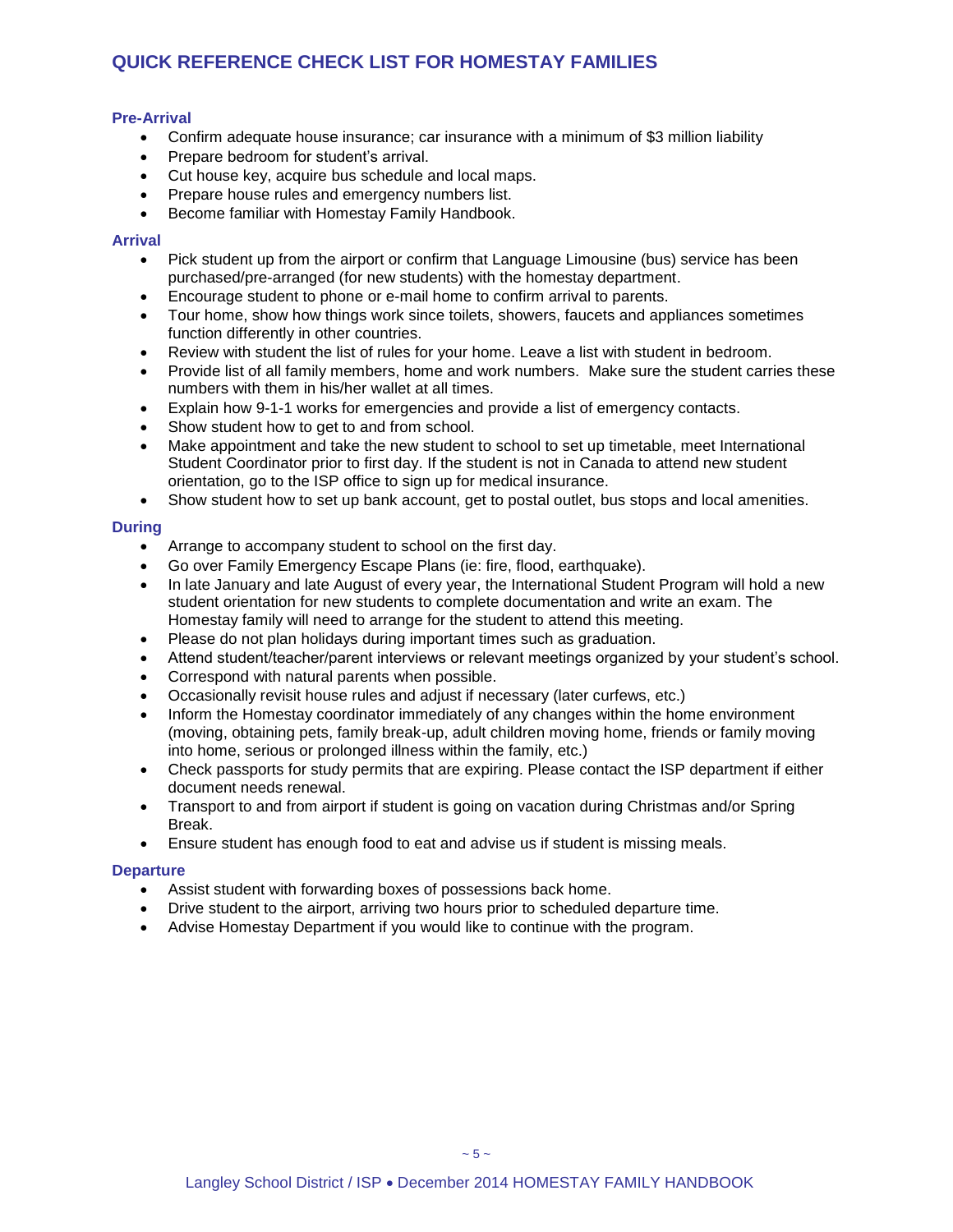### **PROSPECTIVE HOMESTAY INFORMATION SHEET – LONG TERM**

Our Homestay program is a very important component of our program. The Homestay parents must be committed to helping our International students feel welcome. The intent of our Homestay program is to find a happy and compatible match between our students and homestay families.

\***The first month is a trial period for all students**. If the match is not compatible the District reserves the right to move students without notice. The student will only pay \$25 per day for the days spent in the home.\*

**\*After the first month,** if a move is requested by the student or agent or parent and/or deemed appropriate, attempts will be made to have the student move at the end of the month. As much notice will be given to homestay families as is possible.

The District may at any time and at its own discretion move a student without notice.

- 1. Homestay family does not depend on the School District to supply students to meet the homestay family's financial obligations.
- 2. Household members understand and are willing to respect program policies and procedures.
- 3. Homestay lives within a 1km from the school or transportation will be provided to and from school. Homestay will be responsible for school bus pass if not driving student to school. Homestay should contact the Transportation Department of Langley School District to obtain information about or register for School Bus Pass, if applicable.
- 4. If student rides a bicycle, homestays must ensure that the students wear a legal bicycle helmet.
- 5. Homestay family must call the school before 9 a.m. if their student is unable to attend class.
- 6. Household members are proficient English speakers.
- 7. Homestay family will provide a variety of nutritional, well-balanced meals, three times a day including at least one hot meal. One meal, on school days, will be a bag lunch for school. Food portions should reflect the student's appetite.
- 8. The student's bedroom is to have a bed and bedding, dresser, desk, chair, lamp, opening window, plus easy access to toilet, sink, bath / shower.
- 9. Homestay families must provide a **clean**, well supervised environment.
- 10.Homestay will not expect student to maintain their house or yard, baby-sit their children or cook their meals.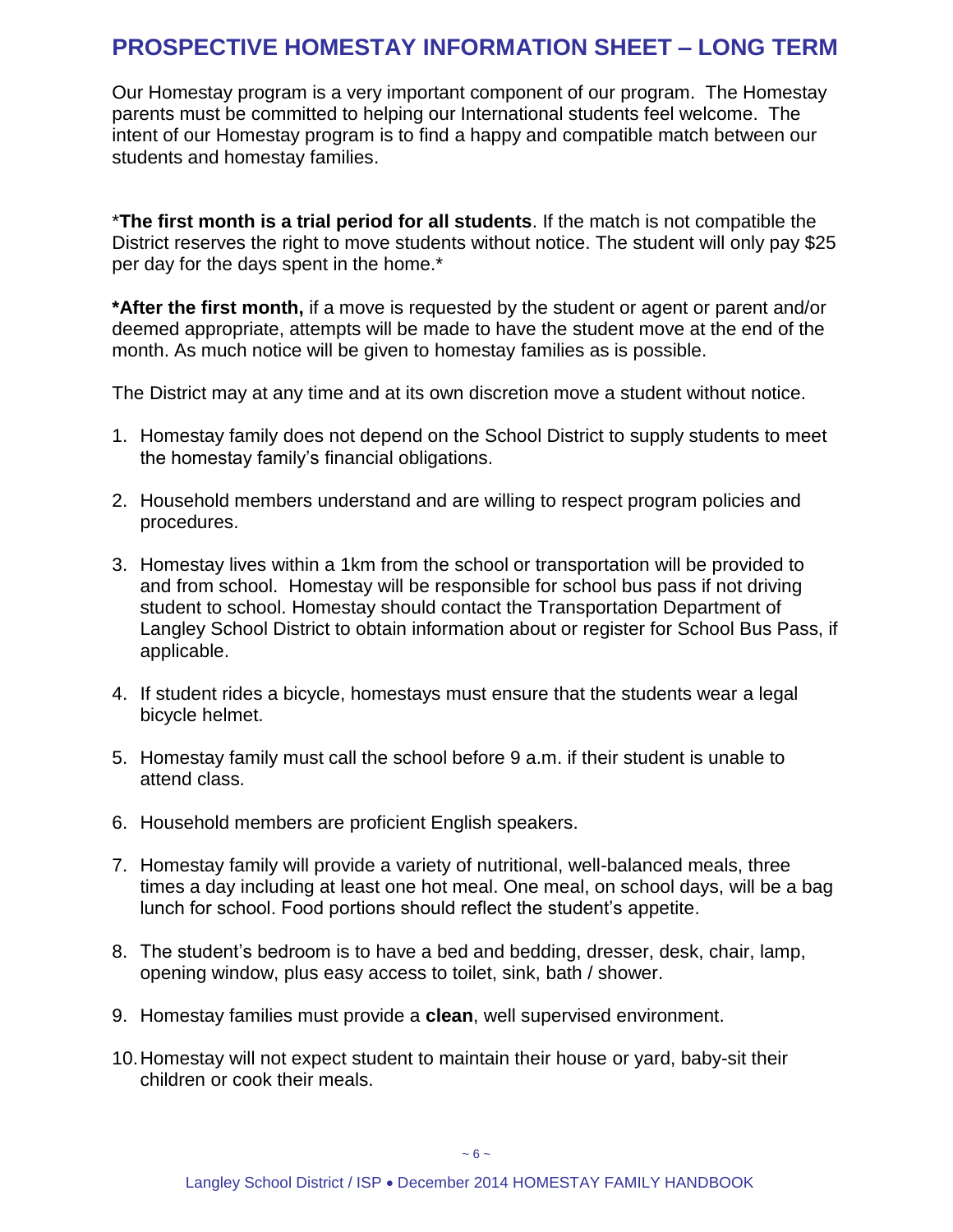- 11.Household members will respect religious / non-religious beliefs and practices, culture and values of student.
- 12.Household members are willing and able to involve the student in various activities or outings.
- 13.The Homestay families are to notify their home insurance if they have an international student living in their home. Langley District is not liable or responsible for any damages in the home that may have been caused by the homestay student. Homestay families must provide the district with a copy of their liability insurance policy upon request. If damages should occur, homestay families are expected to ensure they have deductible coverage. Neither the student nor Langley School District will be responsible to pay the deductible.
- 14.Langley District is not liable or responsible for any damages in the automobile that may have been caused by the homestay student. Homestay families must provide the district with a copy of their liability insurance policy upon request. If damages should occur, homestay families are expected to ensure they have deductible coverage. Neither the student nor Langley School District will be responsible to pay the deductible.
- 15.Homestay parents must attend Homestay meetings arranged through their school and Langley ISP District Office.
- 16.Homestay families should be paid \$800 on the first day of each month. No additional charges may be added and homestay families may not accept more than the monthly \$800 payments from students.
- 17.**Homestay families must communicate promptly with the ISP School Coordinator if a problem arises.**
- 18.Homestay families taking holidays during the school year must let the ISP School Coordinator know at least a month in advance. At no time can an international student be left unsupervised overnight. Homestay families must pay \$25 per day to the temporary homestay family arranged in consultation with the ISP Department.
- 19.Homestay families establish and maintain standards of behavior and curfew in conjunction with the school.
- 20.Once your In Home Assessment is complete and accepted you will be required to a complete criminal check.
- 21.Homestay family members must act appropriately towards homestay students at all times. Inappropriate behaviour will not be tolerated.
- 22.If these policies are breached, termination of a homestay arrangement may result.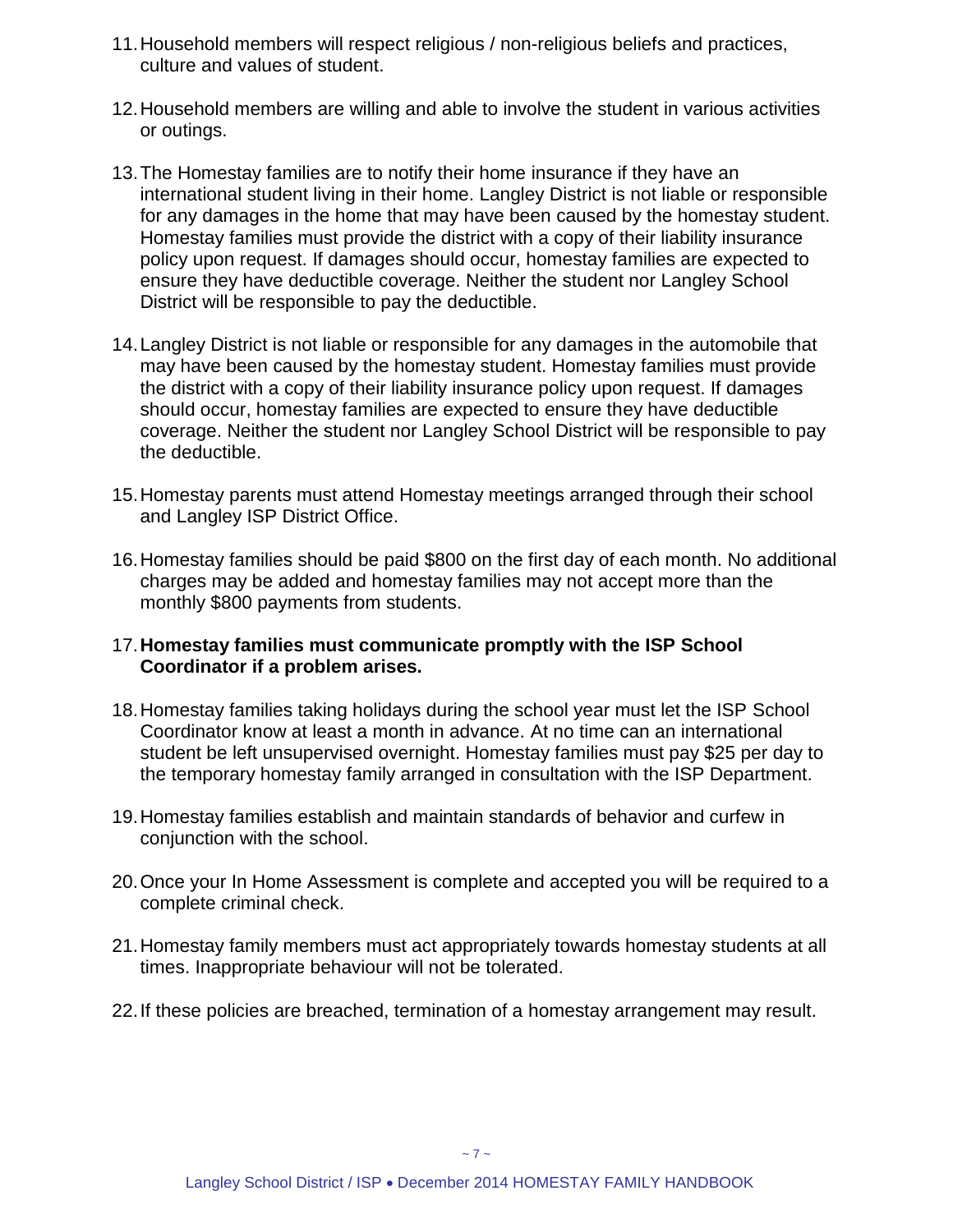#### **PROSPECTIVE HOMESTAY INFORMATION SHEET – SUMMER CAMP**

Our Homestay program is a very important component of our program. The Homestay parents must be committed to helping our International students feel welcome. The intent of our Homestay program is to find a happy and compatible match between our students and homestay families.

\***The first week is a trial period for all students**. If the match is not compatible the District reserves the right to move students without notice. The student will only pay \$30 per day for the days spent in the home.\*

Our Summer School students are here only for a short time and our goal is to have each student go home with fond memories of their visit to Langley.

The District may at any time and at its own discretion move a student without notice.

- 1. Homestay family does not depend on the School District to supply students to meet the homestay family's financial obligations.
- 2. Household members understand and are willing to respect program policies and procedures.
- 3. Homestay family must drive or walk with the student to and from Summer School each day.
- 4. Homestay family must call the school before 9 a.m. if their student is unable to attend class.
- 5. Household members are proficient English speakers and English is the main language spoken.
- 6. Homestay family will provide a variety of nutritional, well-balanced meals, three times a day including at least one hot meal. One meal, on school days, will be a bag lunch for school. Food portions should reflect the student's appetite.
- 7. The student's bedroom is to have a bed and bedding, dresser, opening window, plus easy access to toilet, sink, bath / shower.
- 8. Homestay families must provide a **clean**, well supervised environment.
- 9. Homestay family will not expect student to maintain their house or yard, baby-sit their children or cook their meals.
- 10.Household members will respect religious / non-religious beliefs and practices, culture and values of student.
- 11.Household members are willing and able to involve the student in various activities or outings.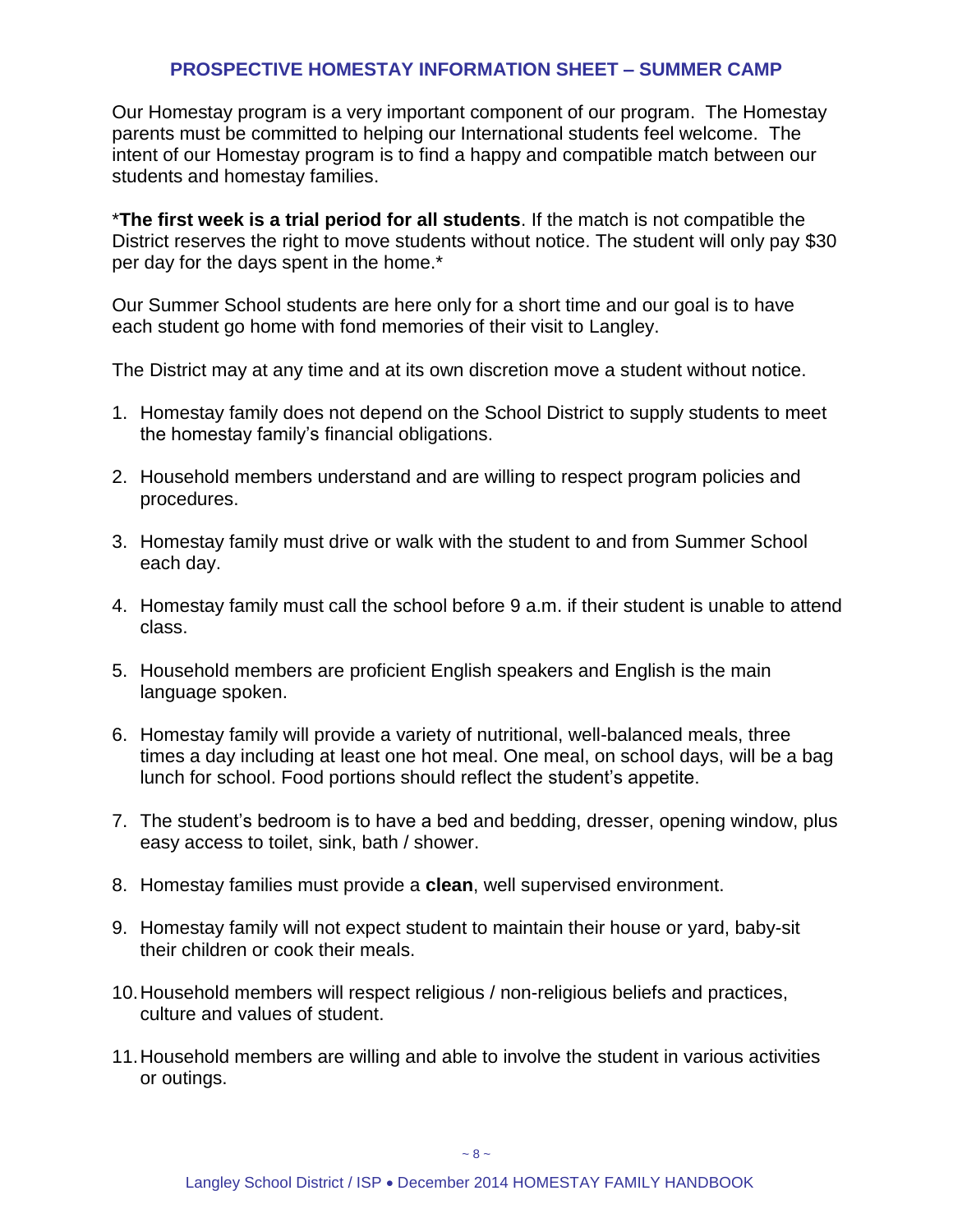- 12.Langley District is not liable or responsible for any damages in the home caused by the homestay student. Homestay families must provide the district with a copy of their liability insurance policy upon request. If damages should occur, homestay families are expected to ensure they have deductible coverage. Neither the student nor Langley School District will be responsible to pay the deductible.
- 13.Langley District is not liable or responsible for any damages in the automobile caused by the homestay student. Homestay families must provide the district with a copy of their liability insurance policy upon request. If damages should occur, homestay families are expected to ensure they have deductible coverage. Neither the student nor Langley School District will be responsible to pay the deductible.
- 14.Homestay parents must attend Homestay meetings that take place at the Summer School and Langley ISP School District Office.
- 15.Homestay parents will receive payment during the first week of Summer School.

#### 16.**Homestay families must communicate promptly with ISP at the School Board Office if a problem arises.**

- 17.Homestay families not taking holidays during our Summer School Program will be given priority placement. Homestay families who, for whatever reason are away while hosting a student, must pay \$30.00 a day to the temporary homestay family, arranged by the ISP Department.
- 18.Criminal Record Check must be completed before we process your application.
- 19.If these policies are breached, termination of a homestay arrangement may result.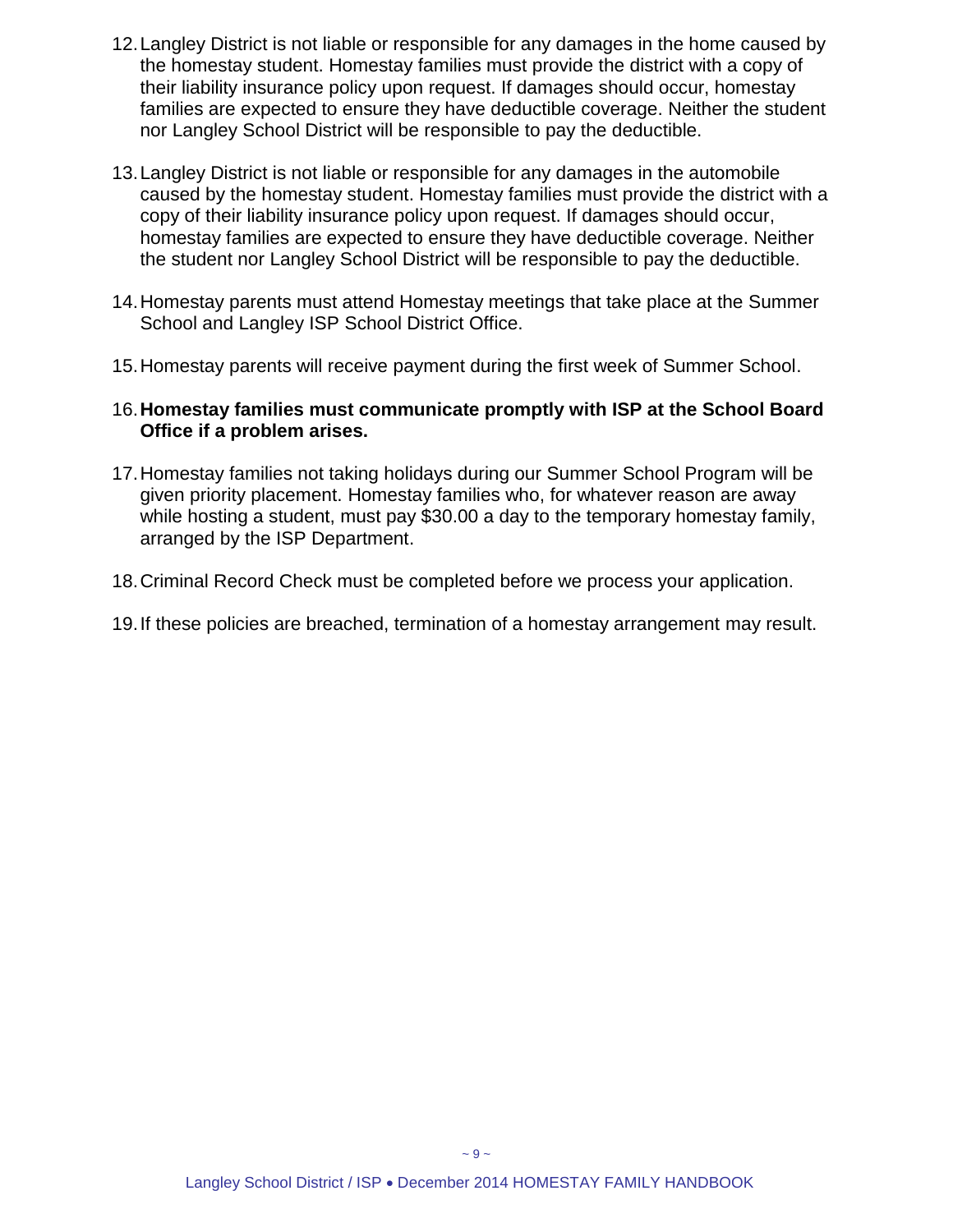# **HOMESTAY RULES & EXPECTATIONS**

#### <span id="page-10-0"></span>**1. The student is responsible for following these guidelines:**

| Student will:<br>$\checkmark$ keep their bedroom and<br>bathroom tidy & clean up after<br>themselves if they use the<br>kitchen<br>$\checkmark$ abide by homestay and school<br>curfew | $\checkmark$ when going out, student must be<br>reachable by cell phone (with<br>minutes)<br>$\checkmark$ not take food or drink into bedroom<br>without permission from the<br>homestay |
|----------------------------------------------------------------------------------------------------------------------------------------------------------------------------------------|------------------------------------------------------------------------------------------------------------------------------------------------------------------------------------------|
| introduce his or her friends to<br>$\checkmark$<br>the homestay parent(s) and<br>request permission to have<br>guests in the home<br>$\checkmark$ inform homestay parent(s)            | reimburse homestay family if he/she<br>causes any willful damage<br>$\checkmark$ make an effort to participate in family<br>activities including eating meals with<br>the family         |
| where he or she is going, with<br>whom, and when he or she will<br>return<br>$\checkmark$ show respect to all family                                                                   | must have written permission from<br>$\checkmark$<br>parents and school coordinator if<br>travelling outside of the Lower<br>Mainland area without the homestay                          |
| members, their belongings, and<br>house rules                                                                                                                                          | family<br>not have students of opposite gender<br>$\checkmark$<br>in student's bedroom                                                                                                   |

#### **2. The Homestay Parent(s) is responsible for providing the student with:**

| The homestay parent(s) will provide:                                                                                                     | a key to the house                                                                     |
|------------------------------------------------------------------------------------------------------------------------------------------|----------------------------------------------------------------------------------------|
| a clean well-supervised<br>$\checkmark$<br>environment                                                                                   | space, time and opportunity to<br>study and complete all school<br>assignments         |
| clean bed linens and towels<br>$\checkmark$<br>provided weekly                                                                           | $\checkmark$ assistance where possible with<br>homework and assignments                |
| three meals daily - breakfast,<br>$\checkmark$<br>lunch, dinner and snacks<br>including family meal times                                | $\checkmark$ contact with the school regarding<br>the student's academic progress      |
| reasonable use of the entire<br>$\checkmark$<br>home and utilities and instruction<br>in their use                                       | and attendance at parent-teacher<br>meetings as required<br>✓                          |
| $\checkmark$ rules that are reasonable and                                                                                               | transportation to and from the<br>airport                                              |
| age appropriate in conjunction<br>with the school                                                                                        | transportation to and from the<br>✓<br>school if it is more than 1 kilometer           |
| a private bedroom with a bed<br>$\checkmark$<br>and bedding, dresser, opening<br>window, storage space for books<br>and school materials | $\checkmark$ Transportation to the hospital or<br>doctor if student is sick or injured |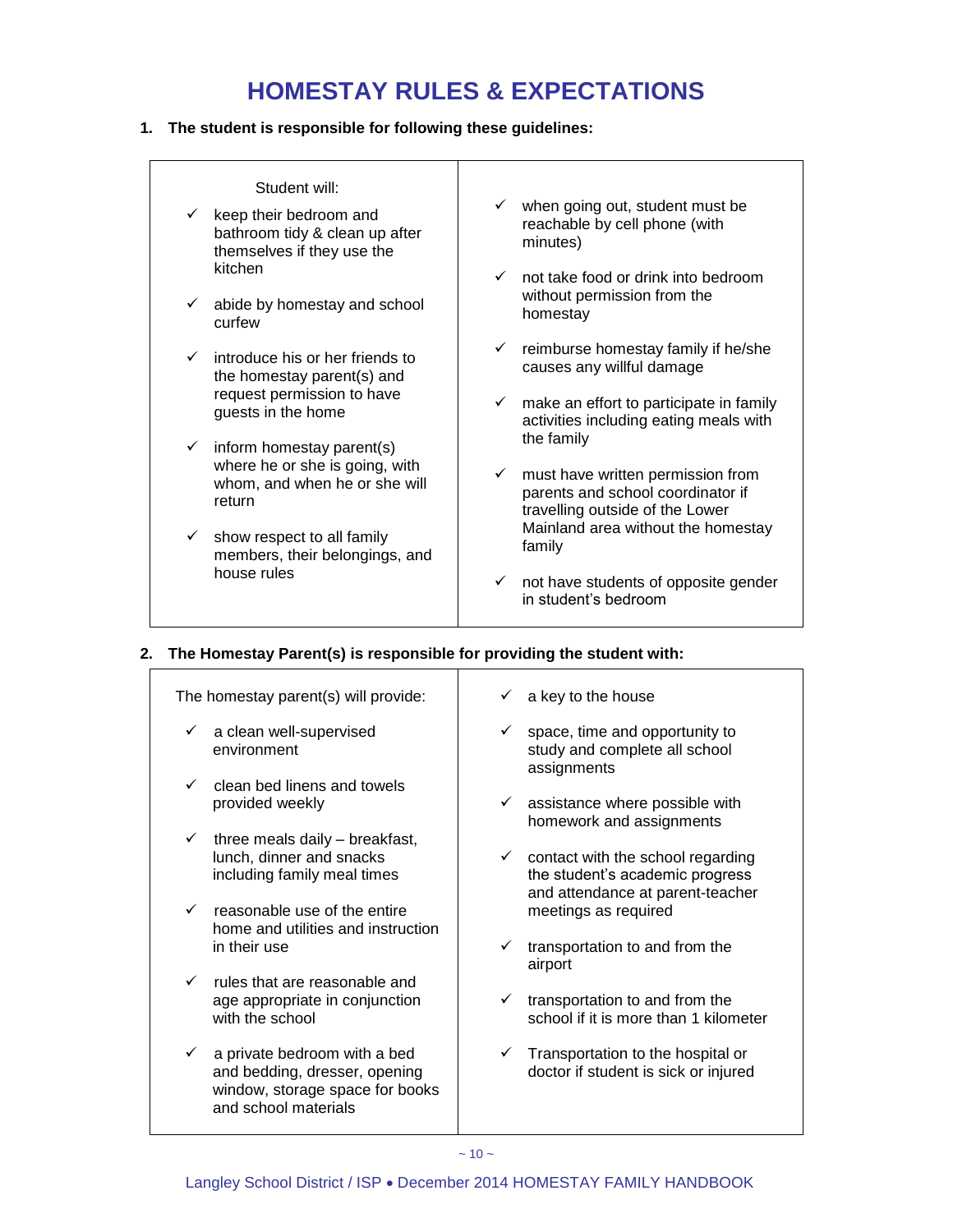#### **Homestay Rules and Expectations continued**

**Sunday to Thursday** – Curfew is 8pm. Student(s) needs to be home with their homestay family on week nights, unless given prior permission by the homestay family and the International School Coordinator. Students must carry a working cell phone with them at all times.

1. Student(s) should be eating dinner with homestay family each night, and studying during the evening.

2. Student(s) should not be out every week night – they need to spend time studying.

**Friday and Saturday --** Curfew is 11pm. If there is a special circumstance, student(s) should make prior arrangements with homestay parents and the International School Coordinator

#### **Langley School District ISP Guidelines:**

- 1. Langley School District will mediate between the Homestay family and student if there are misunderstandings. ISP School coordinator should always be the first contact person for students and homestay families.
- 2. The District may at any time and at its own discretion move a student without notice. Langley School District has full discretion to terminate the Homestay arrangement at any time.
- 3. Langley School District will provide a translator if necessary in an emergency situation.
- 4. Langley School District has a responsibility to ensure that students are safe and well cared for.
- 5. Langley School District with everyone involved (Homestay family, school coordinator, school officials) will work together to support the student and help ensure his or her success.

#### **AIRPORT PICK UP**

Some new students will arrive using a new service called Language Limousine. You will receive a confirmation letter if that is how your student will be transported to your house. Otherwise, it is the responsibility of the Homestay family to pick up their student upon arrival into Canada. While your student stays with you the Homestay family is responsible for taking their students to and from the airport for the student's arrival and departure dates, and for holidays over summer and/or winter break and/or Spring Break. If the Homestay family is unable to transport the student, it is their responsibility to find alternative arrangements and to pay for those arrangements, and to inform the School District Homestay Department of what the arrangements are. Under no circumstances will the district accept the students arriving at the homestay without an adult present.

#### <span id="page-11-0"></span>**STUDENT TRAVEL**

Students may not travel independently while participating in the Langley School District International Student Program. They may not travel while school is in session without written permission from the natural parent(s) and with the Coordinator's consent. Any travel that a student undertakes should only occur during school vacation time. If students plan to travel, they must be accompanied by a responsible adult (25 years or older) and have written permission from the natural parent(s), and this travel must be approved by ISP. The letter must state who (including the person's age) the student is travelling with. The only exception to this requirement is when the student is returning directly to their home country.

#### <span id="page-11-1"></span>**DRINKING AND DRUGS**

The use of alcohol and/or drugs is **not** tolerated. You must contact ISP School Coordinator and Homestay Coordinator if you suspect use. Under no circumstances should a homestay family provide alcohol to students or purchase alcohol for students or allow students to drink alcohol in their home.

#### <span id="page-11-2"></span>**SMOKING**

It is against the law for students under the age of 18 to buy cigarettes. Smoking is not permitted inside the Homestay home or on school property. Under no circumstances should a homestay family provide or purchase cigarettes for students.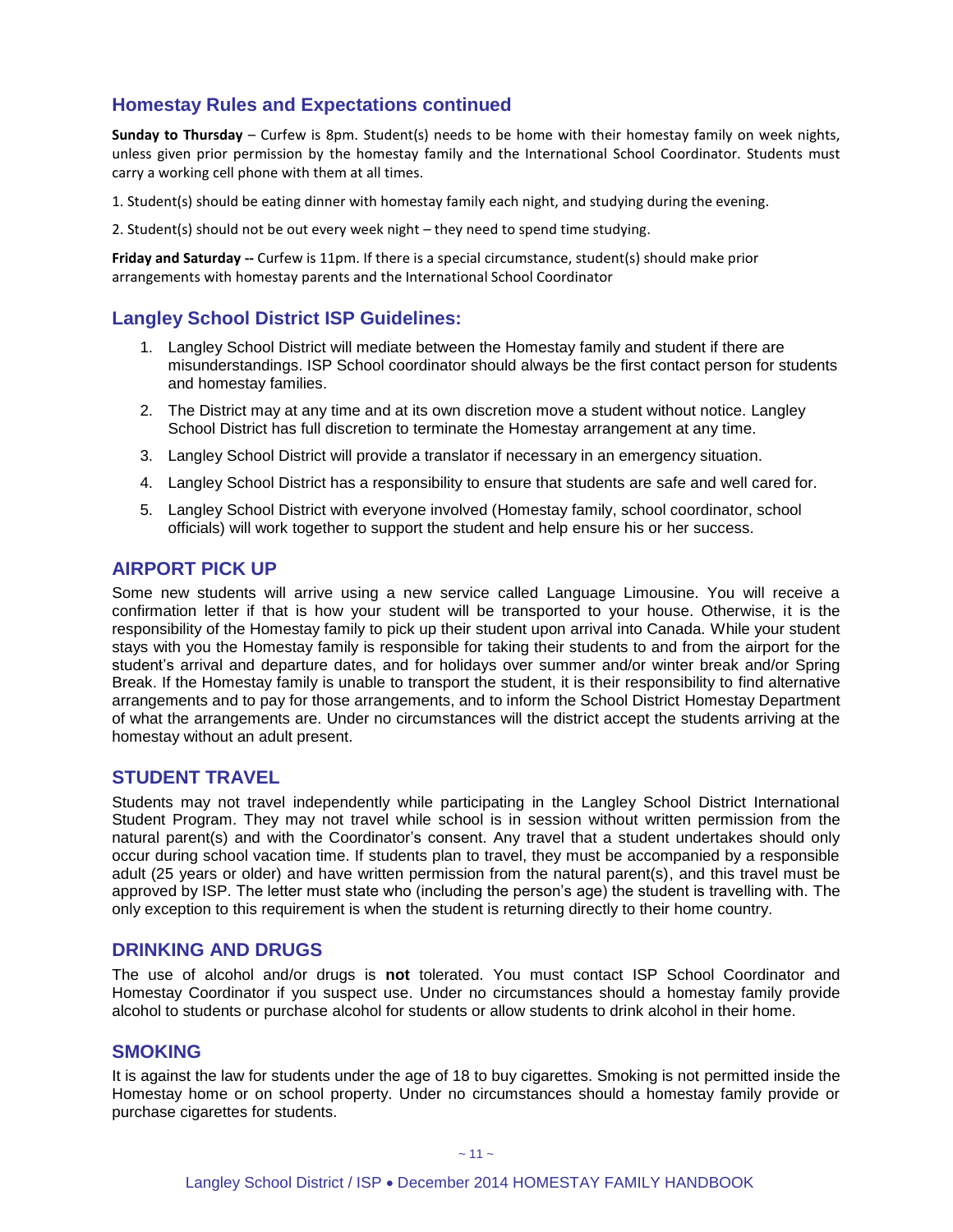#### <span id="page-12-0"></span>**DRIVING**

ISP students are not allowed to own or drive any vehicle. The only exception to this is if they wish to learn to drive with an accredited driving school. Then they may only drive with the driving school instructor. Homestay families cannot allow students to drive their vehicles, or sign any document that allows students to drive. Students may only drive in cars when the driver has a full license (not an 'L' or 'N' status). Students may not be a passenger in a car who is not homestay family without permission from ISP Coordinator and/or ISP Office.

#### <span id="page-12-1"></span>**HOME INSURANCE POLICY**

You are advised to notify your homeowner's insurance company that you will be having an additional person living in your house. Check to see if the student is covered by your insurance policy for his or her personal belongings while residing in your home.

#### <span id="page-12-2"></span>**CRIMINAL RECORD CHECKS**

Every person residing on the property 19 years and older MUST complete a criminal record check. The Langley School District will supply the Homestay with these forms. This is a mandatory requirement for all Homestay families and must be done before we are able to process your application. If another adult moves into the home at any time, it is the responsibility of the Homestay family to notify the Homestay Department and to make sure the additional household member(s) also completes a criminal record check. A Criminal record check must be renewed every three years. This includes adults moving into a separate suite within the house (i.e. such as a rental suite).

#### <span id="page-12-3"></span>**APPROPRIATE CONDUCT**

The Langley School District is responsible for the safety and the welfare of all its international students. The District expects that its homestay families act in appropriate manner at all times and not engage in inappropriate activities or behaviour towards international students.

#### **HOUSE KEYS**

You are required to provide your student with a house key or electronic code when he or she moves in.

#### <span id="page-12-4"></span>**HOLIDAY**

- Please let ISP School Coordinators know at least a month in advance of any holiday you and your family are going to take, and whether or not the student will travel with you. During holiday time, you may need to contact the ISP Homestay department.
- If your student will not be travelling with you, please arrange for an adult over 25 years of age, preferably a close friend or family member, to stay in your home and look after the student while you are away. This person must provide a current criminal record check.
- If you cannot find a suitable person to stay in your home, it is your responsibility to obtain a school homestay list from the School Coordinator in order to explore options. You will be responsible to pay the temporary homestay \$27 per day for the time you are away.
- Please do not take holidays in late August and at grad time at the end of June. These are important times to connect with your student(s).

#### <span id="page-12-5"></span>**HOMESTAY PAYMENTS**

- The payment period is from the first to the last calendar day of each month. The Homestay payment is due on the 1<sup>st</sup> of each month. The rate is \$800.00 per month. Homestays may not charge or receive more than \$800.00 a month.
- For the months of September to June, no partial month payments are permitted by student going away on vacation. Students pay \$800.00 for each month students reside with the homestays, unless the ISP department authorizes a student to move during the month.
- Students should pay their Homestay fee by cheque or bank transfer directly to the Homestay parents.
- New students arriving early for orientation will pay a daily rate of \$27 in August or January.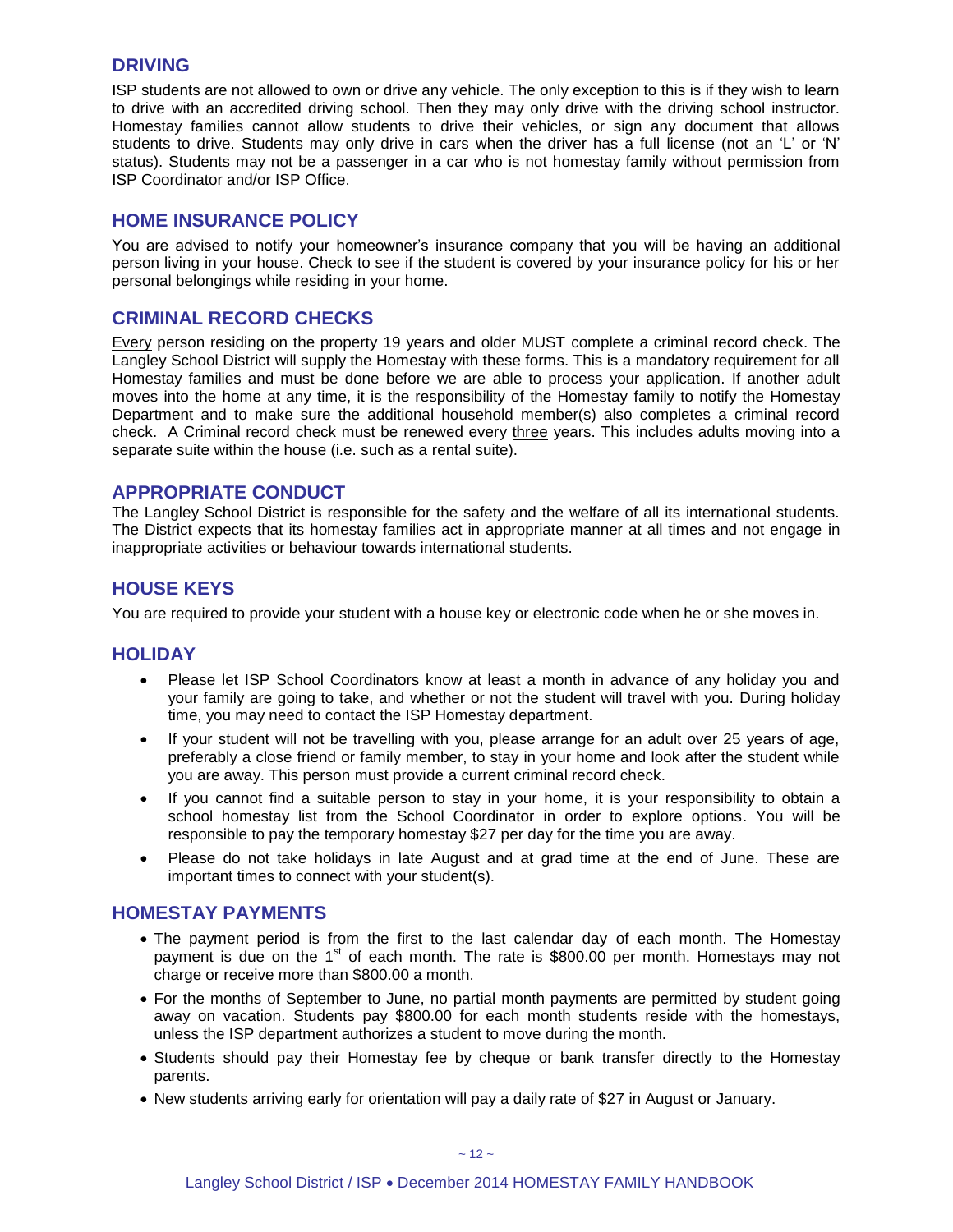- During July and August, if the student is returning to their home country, the homestay should ask the student to pack up their things, and the homestay should provide a storage place. Homestays must not charge for storage. If you and the student agree that the student may keep their room intact during July and August while the student is in their home country, you may not charge them for the use of the room. Nor may you use it for any other purpose, since the room is still being kept for the student.
- At no time are Homestays allowed to charge students extra fees.
- For some short-term or Summer School students, homestay payment cheques will be issued by ISP at the School Board Office.
- For long term students staying for **academic summer school**, students should be charged \$800 for July and \$30 per day for August. The only exception is if the student is staying for the entire month of August, then the standard rate of \$800 should be charged.

#### <span id="page-13-0"></span>**TUTORING**

If your student requests a tutor, please have them speak to their ISP School Coordinator, who will make the appropriate referral to a qualified tutor/tutoring service.

#### <span id="page-13-1"></span>**MEDICAL COVERAGE**

The ISP office applies on behalf of the student for both private medical insurance (Guardme) and BC Medical Services Plan (MSP). This is routinely done on the student orientation day in August and January. If the student misses this orientation, it is important to take the student to the ISP office immediately (with the passport and study permit) after arriving in Canada to sign medical forms.

#### **PHASE ONE: Private Medical Insurance – First Three months**

There is a three-month waiting period before MSP coverage begins. GuardMe Insurance Company provides this temporary insurance. GuardMe has an agreement with the clinic listed below whereby direct billing has been set up. GuardMe cards and claim form must be presented at the time of treatment in order for the clinic to invoice GuardMe directly. (Phone no. 604-534-9284)

> Valley Centre Medical Clinic 19851 Willowbrook Dr (inside Canadian Superstore) Langley, B.C. V2Y 1A7 604-534-9284

#### **Other Clinics**

If a student uses any other clinic he/she will be expected to pay and then submit the receipt along with a claim form to GuardMe for reimbursement. The student will receive a claim form when the card is issued. Additional claim forms can be obtained from the ISP office or from GuardMe directly.

The following claims procedure applies at all other medical centres:

- At the time of treatment, students pay for the medical service (for example, a visit to the doctor's office). Be sure to take the claims form with you.
- Keep your receipt you are given at the time of the medical service.
- Within 30 days, send the completed claim form and original receipts to:

GuardMe Claims 300 John Street, Suite 610 Thornhill, Ontario L3T 5W4 Tel: 1-888-756-8428 www.guard.me

**\*\*Note:** keep a copy of your claim form and a copy of your receipts.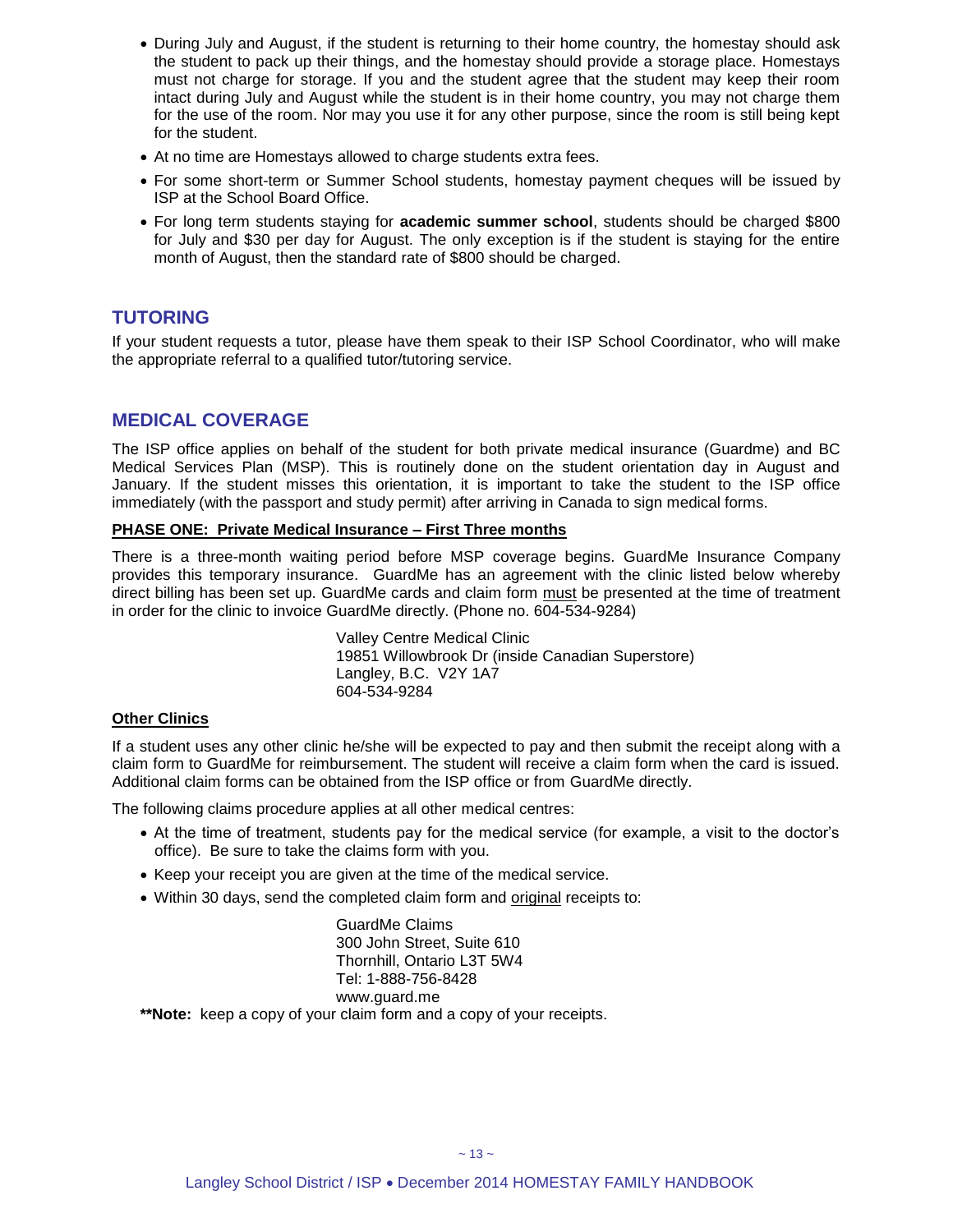#### **PHASE TWO: After the First Three Months - Medical Services Plan of British Columbia**

If the student is sick or has an accident, after the initial three-month period, he or she must present their MSP Care Card at the time of treatment. The health care service (e.g. the doctor's office or hospital) needs to see the number on the card. This medical plan pays the health care service directly. There are no receipts issued or required. Students will receive their Care Cards from the Coordinator at their school and only the person to whom it is issued can use it. Students must carry their Care Cards in their wallets or purses at all times.

#### **STUDENT PERMIT AND PASSPORT**

Please check for study permits or passports that are expiring. Please contact the ISP Department if either document needs renewal.

#### **TEMPORARY RESIDENT VISA**

The Langley School District is not responsible for the applying/renewal of the Temporary Resident Visa to visit other countries. It is best obtained at the country of origin.

#### <span id="page-14-0"></span>**FOOD**

The international students truly miss their own food. If your student comes from Asia, we ask that the Homestays take their students to an Asian market maybe twice a month so they can choose some of their own foods. We recommend that the families cook rice at least twice a week. Also, ask what foods they enjoy and take them grocery shopping once in a while. Keep in mind the Homestay family is to provide a variety of nutritional, well-balanced meals, three times a day. Food portions should reflect your student's appetite and include at least one hot meal per day.

#### <span id="page-14-1"></span>**TELEPHONE**

If a student needs to use the Homestay's phone for international calls, please ensure the student uses a calling card purchased by the student.

#### <span id="page-14-2"></span>**CELL PHONES**

Homestays MUST NOT sign for a student's cell phone unless it is a month-to-month contract. or enter into a cellphone contract with students! For safety reasons, all students must always carry a working cell phone with minutes.

#### <span id="page-14-3"></span>**COMPUTER & INTERNET**

Students bring their own computer. Homestay families are not expected to provide a computer. Internet service is the responsibility of the Homestay family. Homestay parents may not charge for internet use.

#### <span id="page-14-4"></span>**BANK ACCOUNTS/HOMESTAY FEES**

Please assist your student in opening a bank account immediately. It is advisable to use your own branch. Students should be encouraged to have a chequing account and to use cheques to pay the monthly Homestay fee or to pay by direct deposit to the Homestay parents' account. Students should be discouraged from carrying a lot of cash.

#### <span id="page-14-5"></span>**MONEY**

Students are expected to provide their own spending money to cover incidental expenses, such as weekend entertainment, personal items, and school supplies. However, if your family goes to dinner at a restaurant, the student should not be asked to pay, or if you are out for the day, purchasing a meal for yourself/family members, please also pay for homestay student's meal. You are expected to discuss these financial matters with your student at the start of his/her stay. Even though this may seem awkward, it prevents hard feelings later on if you are clear from the beginning.

#### <span id="page-14-6"></span>**ID WALLET CARD**

We will provide your student with an ID wallet card to include the Homestay family name, address, home phone, cell phone numbers for homestay parents and the emergency contact number of the homestay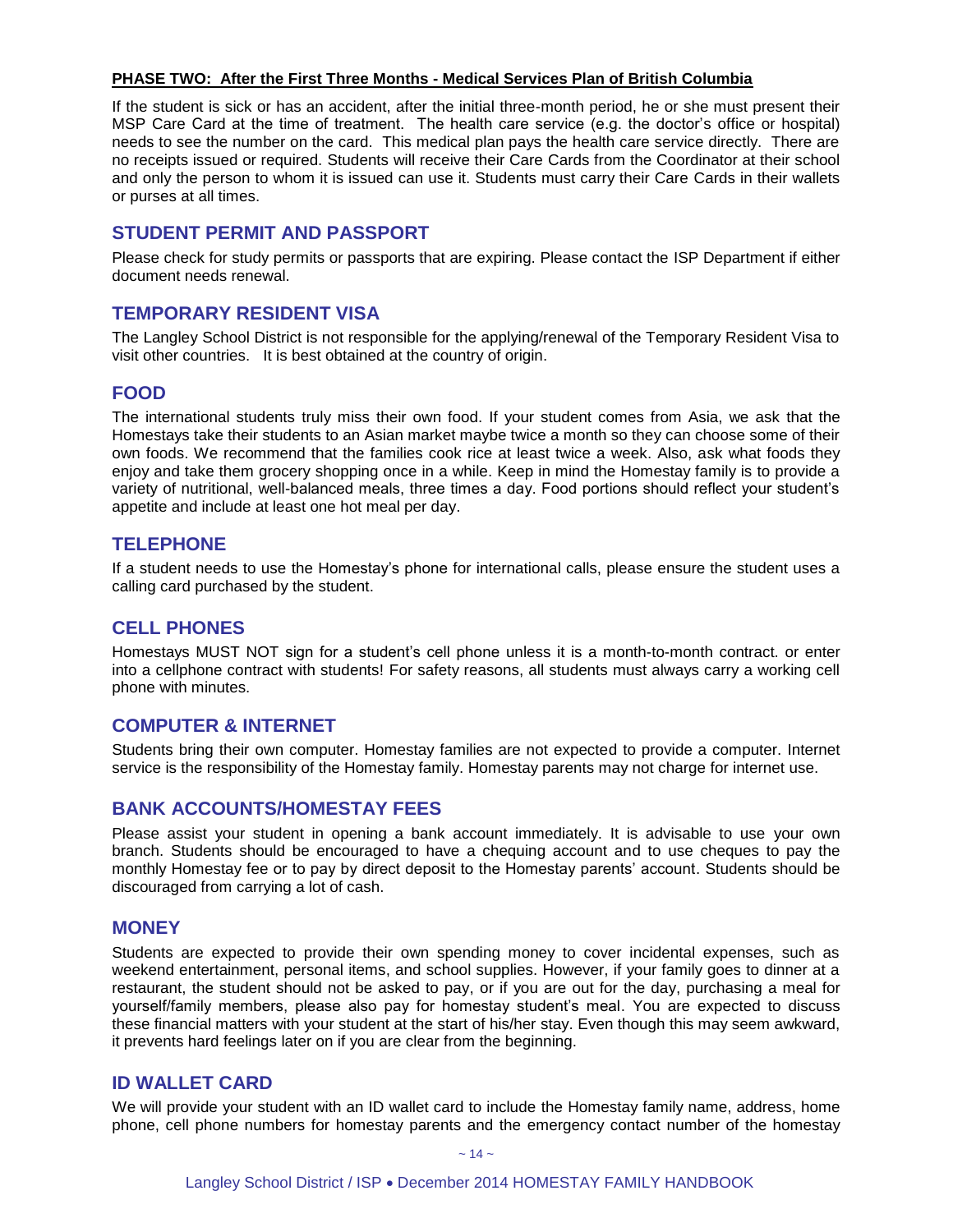coordinator. Families should introduce students to neighbours and family friends so students have a greater comfort level in asking for assistance should they need it.

#### <span id="page-15-0"></span>**VISITING THE UNITED STATES**

Students from most countries require a US Visitor's Visa to enter the US. If traveling with your student be sure to find out about visa requirements well in advance of departure, as visas cannot be obtained at the border. Always remind the student to purchase extra travel insurance.

See: <http://vancouver.usconsulate.gov/> more details.

#### <span id="page-15-1"></span>**VISITING PARENTS**

The Homestay Program provides housing for students while they are attending school. Visiting parents must make arrangements to stay in one of our local hotels. A list is available at the following website: www.hellobc.com/langley/accommodations.aspx

At this point only new students are able to travel on the Language Limousine (Van) service for new students.

#### <span id="page-15-2"></span>**PAID JOB WHILE IN CANADA**

Immigration Canada does not permit students to take a paying job in Canada while on Student Study Permits (Visas). To do so may result in a dismissal from Langley School District.

#### <span id="page-15-3"></span>**BABYSITTING & DOG-WALKING**

International Students must not be expected to be responsible for younger children or dog-walking at anytime.

#### <span id="page-15-4"></span>**GETTING PREPARED**

Before your student arrives, you can prepare for your new family member in a number of ways. You may wish to go to the library and borrow some books about your student's native country. If your children are old enough, you can make this an interesting learning experience for them. Find out about the climate, the customs, the lifestyles, and the history of your student's country. You might even try to master some simple phrases of your student's native language. Gather some materials about your own community to give to your student when he/she arrives. Helpful literature might include community information, a map of your area, bus schedules, etc.

The purpose of the Homestay is not to convince the student that Canada is in anyway better than his/her own country, nor are you to turn this person into a Canadian. Rather, the ultimate goal is to develop mutual respect and understanding. It is a natural human tendency to feel that one's own customs, beliefs and values are the best. Accepting that "different" does not necessarily mean "better" or "worse" and withholding value judgments will create an environment of mutual respect that will allow for greater understanding.

#### <span id="page-15-5"></span>**AVOIDING STEREOTYPES**

Homestay families and students should avoid stereotypes of different cultures that influence their behavior and communications. There are usually far more exceptions to a stereotype, or generalization, than examples supporting it. As Robert Kohls states in his book, Survival Kit for Overseas Living, "the problem with stereotypes, really, is that they prevent us from getting to the richer reality which lies behind them." (Kohls, 1984). Try not to attach "labels" to your student. For example, if your family is matched with a Japanese student, do not assume that he/she will be shy. Instead, do your best to have an open mind. Avoiding pre-judgment will increase your enjoyment of the time you spend with your student.

The Homestay experience can bring endless new insights. It involves change, questioning and sometimes frustration. Openness, sensitivity and respect are necessary to ensure a valuable experience for you, your family and your student.

#### **THE EARLY DAYS**

Give your student time to adjust. It is normal for the student to be disorientated and tired for the first few days. Since English is not the student's native language, try to speak slowly and use eye contact to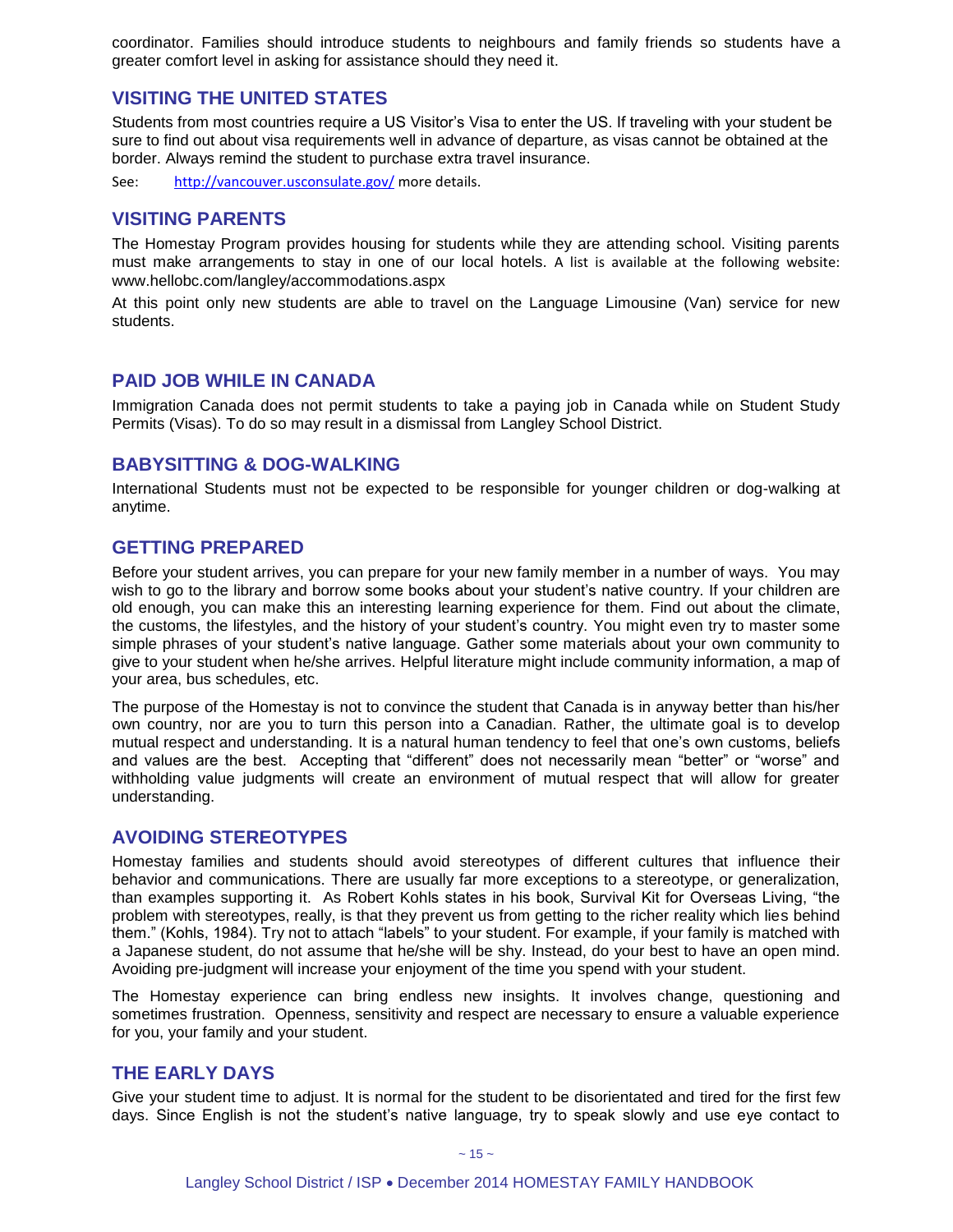ensure good communication during the first few days. Give the student a tour of your home and local area. Once "jet lag" has worn off, the student will be ready to learn about his/her surroundings.

Remember, your student will be just as nervous as you are. When your student meets you for the first time, he/she may be feeling rather insecure and shy. You will probably be feeling somewhat the same. Silence may be due to fatigue and the struggle with a new language. Watch your student and set the appropriate pace. A good sense of humor, warmth and understanding are important.

As you and your new family member become acquainted with one another, misunderstandings and miscommunication often result unless you are prepared for the adjustment. Below, we have outlined the most common sources of frustration, resentment and misunderstanding. Please read through this information carefully. You may be surprised at how much you take for granted.

#### <span id="page-16-0"></span>**CANADIAN CUSTOMS**

Remember that your student is not familiar with many Canadian ideas and customs. You and your student have developed different sets of concepts and behaviour patterns based on different cultures and backgrounds. For instance, you may differ markedly in your table manners. These are cultural differences, and in most cases clarification and discussion are all that is necessary to resolve them. Other differences may be more subtle such as your student's view of the proper roles of men and women or parents and children.

#### <span id="page-16-1"></span>**FAMILY RULES**

A careful explanation of the rules you wish your student to follow and reasons why they are important to you is best done at the very beginning. A few minutes of friendly, frank explanations may save everyone from later irritation and bewilderment.

As time goes on, you may have to re-evaluate your rules depending on the needs and maturity of your student.

Please be sure to communicate your expectations and house rules to your student right from the beginning of their stay. Don't wait to talk about these rules to your student. The sooner you lay everything out on the table, the clearer the student understands what is and isn't expected. Topics should include computer usage, shower times, and other house rules. You want to avoid the feeling that you are confronting your student with a rule, after the fact, because you do not trust him/her. Be clear and consistent in your explanation of family rules, and provide an atmosphere that permits explanation and discussion as needed.

#### <span id="page-16-2"></span>**FAMILY CUSTOMS**

Give your student a reasonably typical schedule so that he/she knows when you usually go to bed, when you get up, when you eat meals, and how the schedule may differ on weekends. Think about how you expect your student to fit into your family schedule.

Let your student know what you expect regarding his/her room. You might want to make it clear that belongings are to be picked up and the bed made daily. Be sure to tell them if you do not want them to have food in their bedroom.

What is your family routine regarding laundry? Show your student where to put dirty clothes. If you want your student to do his/her own laundry, demonstrate the operation of the washing machine and dryer and make sure that you convey his/her responsibility to fold and put the clothes away if appropriate.

Let your student know how often members of your family bathe. Overseas bathing customs differ. The same may apply to the frequency of laundering clothes. Talk with your student freely about these cultural differences and explain how it is done in your home.

Most students don't need guidance on studying, but it's still a good idea to set aside a certain time of day as study time. The student should be provided a place which is quiet and away from the stereo and TV. Decide what your rules are about studying at night. In some countries, students study very late into the night, but it may not be right for your home. Keep in mind that international students will require more study time than Canadian teenagers due to the language difficulties. Encourage your student to take the time necessary to complete his/her studies without feeling pressure to join in the family activities until they are complete. Make sure the student understands what the volume and time limits are regarding the television, the stereo, and the telephone. Let the student know that he/she is responsible for paying for all personal telephone calls.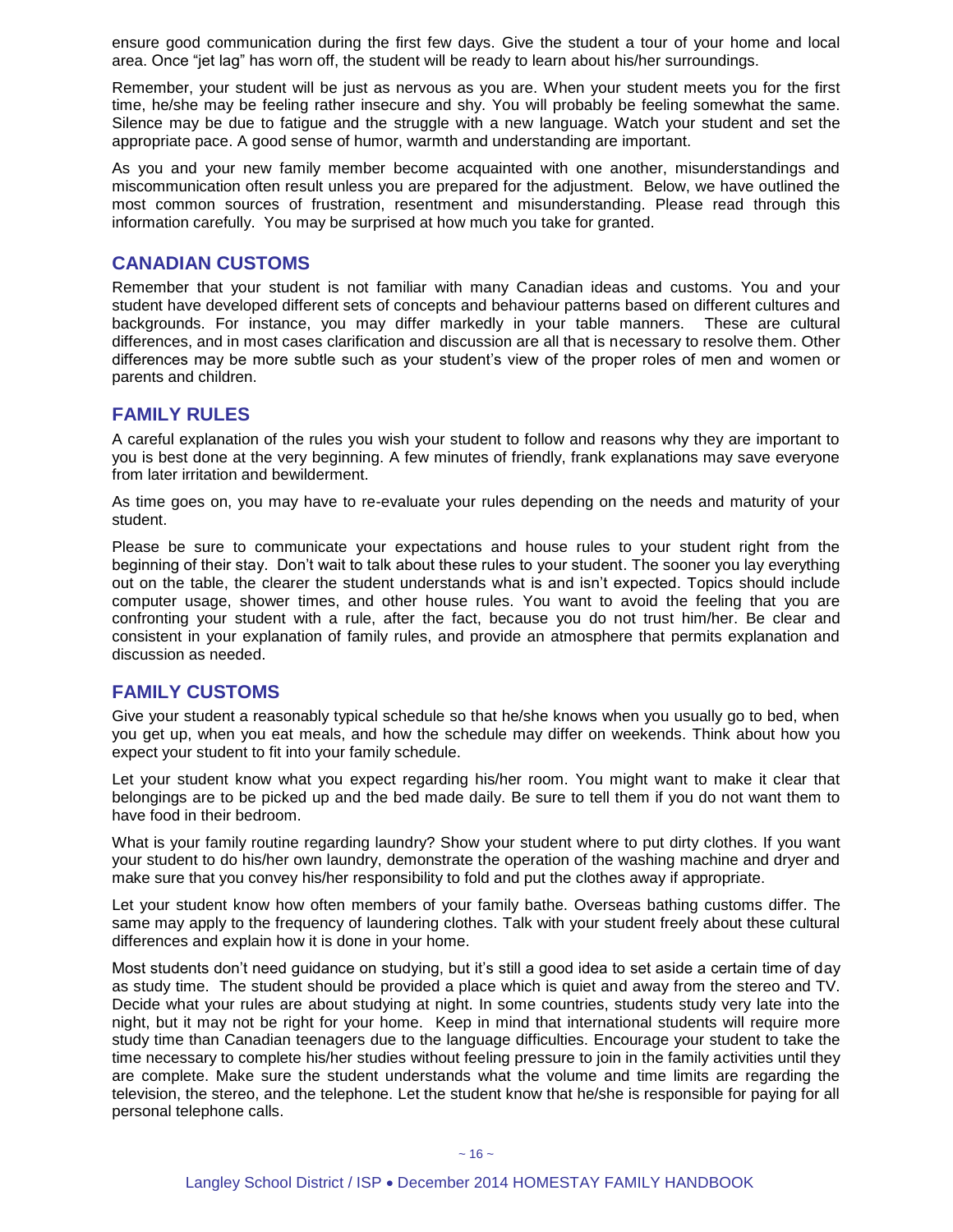Explain your family customs on privacy. Let your student know you will respect his/her privacy by knocking on the bedroom door before entering, and that you expect the same privacy in return. You might want to tell your student that it's all right if he/she needs to be alone for a while each day. Perhaps you do too. Assure the student that you won't pry into his or her belongings, phone conversations or papers.

Explain to your student what your family rules are regarding dating, weekend activities, extracurricular activities, and curfew hours. Tell your student, early on, that you should be informed of his/her whereabouts at all times. Make it clear that if plans should change, you must be advised.

#### <span id="page-17-0"></span>**FAMILY HOME**

Give the student a chance to settle in after arriving. Show the student the entire house and where things are located, such as the bathroom, the closet, the dresser and household appliances. Don't assume, as you would with a Canadian guest, that showing your student the bathroom or kitchen is enough. Since plumbing facilities, appliances, etc., vary around the world it is important to show your student how everything is used – from the light switches and locks to the shower and sink.

We take many things for granted in our home, such as the accessibility of the family refrigerator to Canadian youngsters. Many students complain of being hungry, when the real problem is a feeling of reservation or embarrassment to freely take food from the refrigerator. Tell your student what's available for his/her use so that he/she will feel at ease in your home.

#### <span id="page-17-1"></span>**RELIGION**

You should respect your student's religious beliefs and he/she should respect yours. Your student may want to attend your services or may prefer some quiet time to himself/herself. If special arrangements need to be made in order for your student to observe his/her religion in everyday life, try to help work out something that is both satisfactory to your student and appropriate to your family life. Your student will probably enjoy explaining his/her particular religious holidays and appreciate some recognition by your family of holidays that occur during the stay. Absolutely no attempt should be made to change your student's religious beliefs. Attempts at conversion could result in the student's removal from the home.

#### <span id="page-17-2"></span>**PERSONAL CRIME PREVENTION SAFETY TIPS**

Tell your students to:

- Be aware
- Be alert
- Be Prepared

The student(s) you have in your care are from different countries and what seems common sense for us may be totally strange to them. These students are someone's children. The same rules you have for your children should apply to them.

#### <span id="page-17-3"></span>**SUGGESTIONS**

- Create a sense of belonging have a **photo** of your student on the **fridge**.
- Know any health concerns
- Know where your student keeps their important documents
- Advise against wearing clothing or accessories with their name on it
- Carry contact information cards in their wallet
- Know their cell phone number if they have one
- Get their friends telephone numbers and if possible friend's Homestay family
- Explain our currency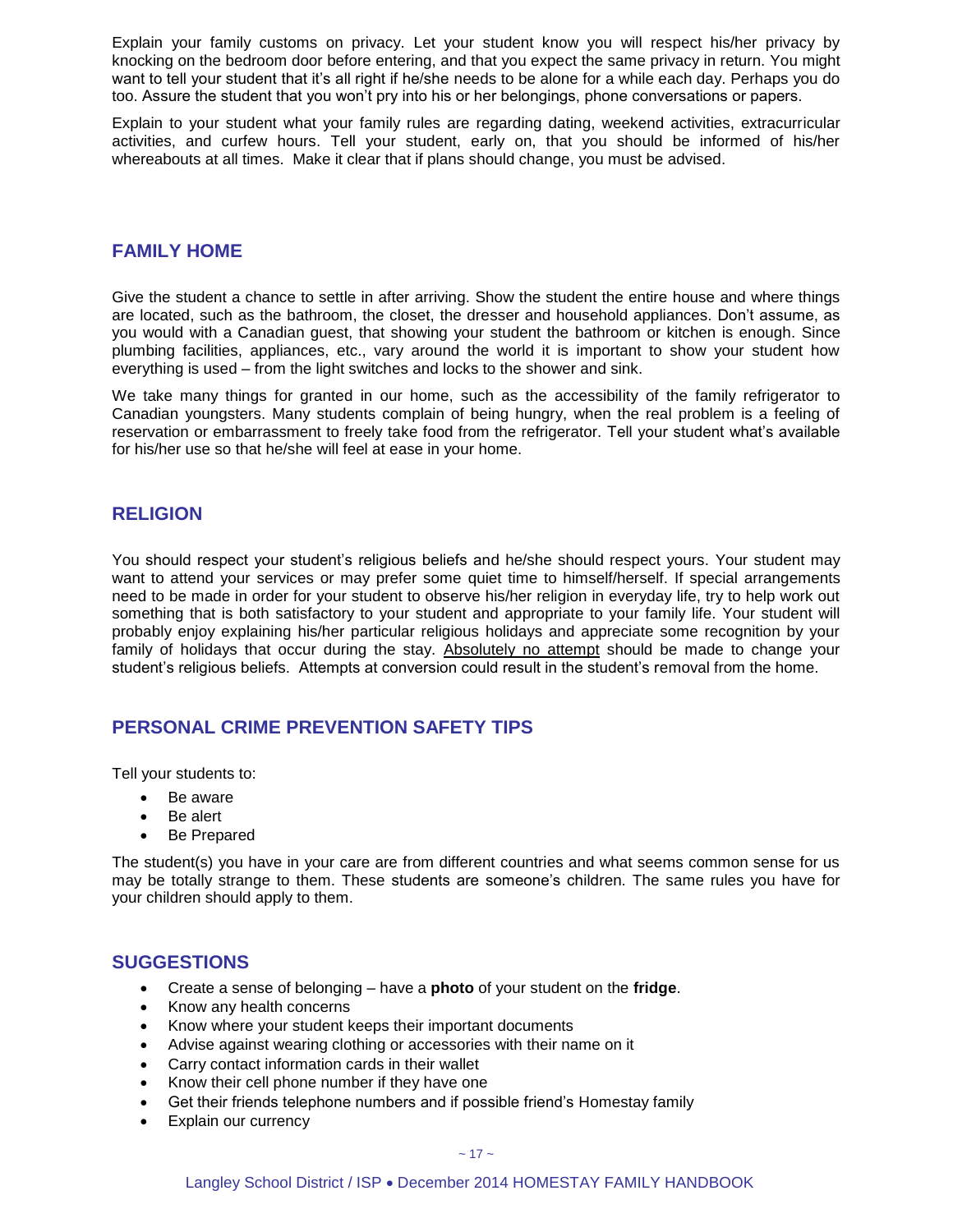Talk to them about carrying cash – do not display large amounts of cash in public

#### **SAFETY TIPS FOR YOUR STUDENT ON THE STREET**

- Plan your route know exactly where you are going and let others know your schedule
- Walk deliberately be alert and sure of yourself
- Avoid shortcuts & dark, isolated places
- Carry ID and limited money
- Never accept rides from strangers
- Carry a flashlight & Personal safety alarm when walking alone at night
- Don't overburden yourself with too many parcels when shopping
- If you suspect you are being followed:
	- Cross the street
	- Go to the nearest group of people/ store / business/ etc.
	- Call the police if necessary
- Stay within a group
- 911 calls are free from any phone (pay-phone/ cellular, etc)
- Keep parents/ friend/ Homestay parent informed of your whereabouts
- If riding a bike, you must wear a helmet
- Crossing street, wait for traffic lights and for traffic to be stopped; walk quickly do not walk out into the road and expect traffic to stop for you
- Do not run across the street, trying to beat the traffic

#### **SAFETY TIPS FOR YOUR STUDENT ON PUBLIC TRANSPORTATION**

- Try to avoid isolated stations
- Sit near the front or near an emergency exit
- Use the "Request Stop" service if necessary
- Avoid confrontations with other passengers

*Source: BC Crime Prevention Association* 

#### <span id="page-18-0"></span>**REPORTING MISSING STUDENTS**

- Tell your student you **will** call the police if they are missing.
- 1. Contact friends or other Homestay parents if you have their numbers. After taking reasonable measures to find your student, then
- 2. Contact the Police Do not wait 24 hours
- 3. Contact the School District they may have information regarding a relative living in the area

#### **QUESTIONS THE POLICE MAY ASK YOU:**

- Age, general description (picture on fridge will be great)
- Clothing
- Mode of Transportation
- Frequented locations
- Friends, Contacts
- Missing from e.g. school, shopping, home
- Access to money
- History
- Reason for not returning home
- Incidents that may have affected their emotional state or well being
- **•** Disabilities
- Drug Use